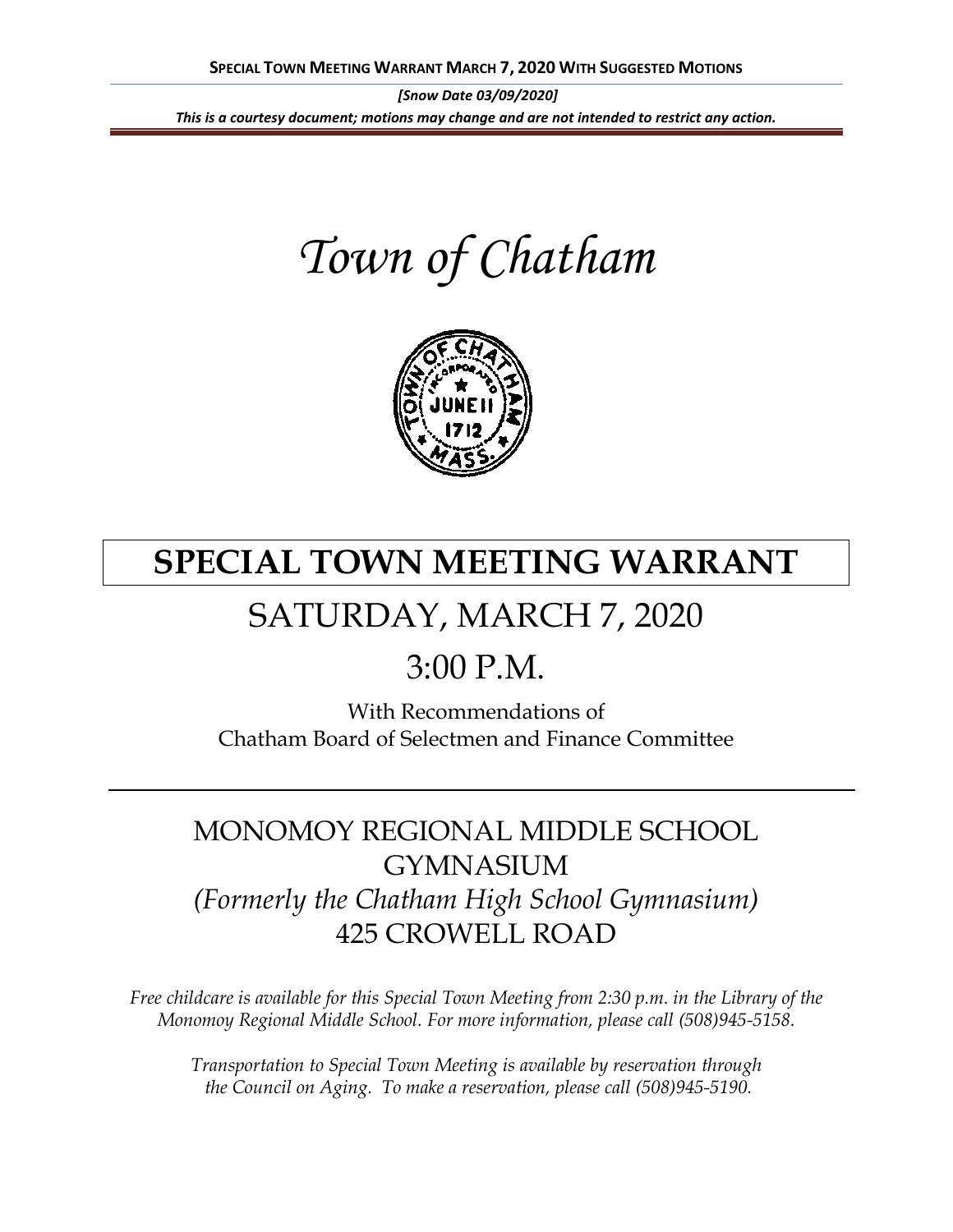**Resolution:** Resolved that the Town vote to adopt the following rules of procedure for the Special Town Meeting of March 7, 2020.

- A) The Moderator shall have the option of reading each Article in the Warrant verbatim or summarizing the subject matter therein in general terms, at his discretion.
- B) Upon an Article having been disposed of by vote, the Moderator shall entertain a motion to reconsider said Article or to accept a Resolution pertaining to said Article only during the same session during which said vote was acted upon.
- C) A motion to move the previous question shall require a two-thirds vote and may not be debated.
- D) The Moderator shall not accept a motion to move the previous question by any person discussing the Article until after an intervening speaker has discussed the Article.
- E) A non-voter may request the privilege of addressing the meeting on a motion made under any Article or Resolution offered, the request to be granted by the Moderator unless there is an objection by a voter. Upon objection, the Moderator shall poll the meeting by voice or count, at his discretion, and a majority vote in favor shall entitle said non-voter to address the meeting. However, the Moderator may grant the privilege of the floor to any non-resident Town Department Head without necessity of a vote.
- F) The Moderator shall not entertain the question of the presence of a quorum at any point at which a motion to move the previous question has already been voted.
- G) Speakers addressing the meeting shall be limited to five (5) minutes within which to present their remarks. The Moderator will not recognize anyone who has previously spoken on the Article until all persons wishing to address the meeting have had an opportunity to speak. The Moderator may exercise reasonable discretion in enforcement of this rule.

The foregoing rules are not intended to alter or change the traditional conduct of the Town Meetings in Chatham except as specifically stated above.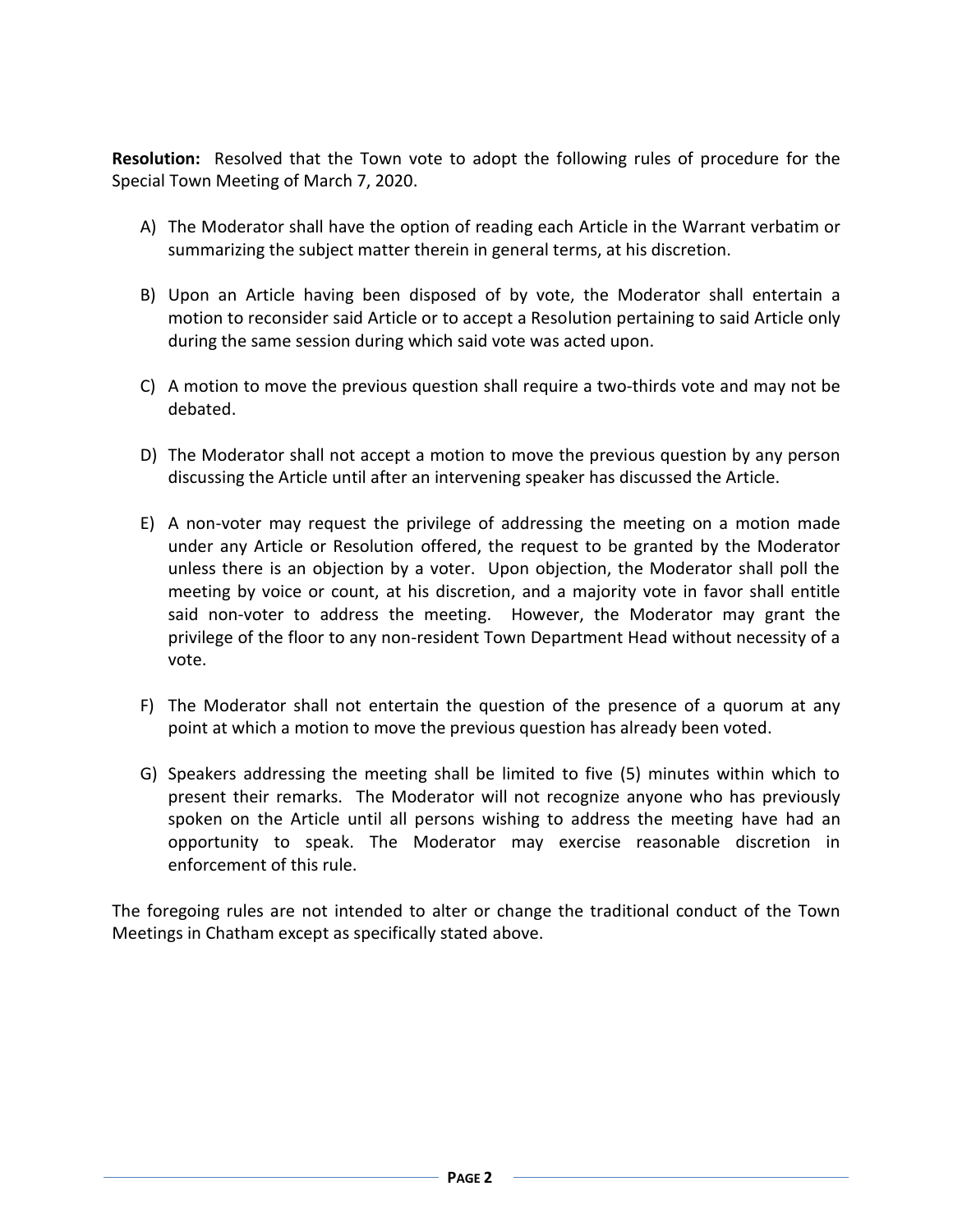#### **COMMONWEALTH OF MASSACHUSETTS**

**TOWN OF CHATHAM SPECIAL TOWN MEETING WARRANT MARCH 7, 2020 3:00 PM**

#### **THE COMMONWEALTH OF MASSACHUSETTS**

Barnstable, ss.

GREETINGS:

To any of the Constables of the Town of Chatham in the County of Barnstable.

IN THE NAME OF THE COMMONWEALTH OF MASSACHUSETTS, you are hereby directed to NOTIFY and WARN the INHABITANTS OF THE TOWN OF CHATHAM qualified to vote in elections and Town affairs, to meet in the gymnasium of the Monomoy Regional Middle School Gymnasium at 425 Crowell Road in said Chatham on the 7th day of March 2020 at 3 o'clock in the afternoon, then and there to act on any business that may legally come before said meeting.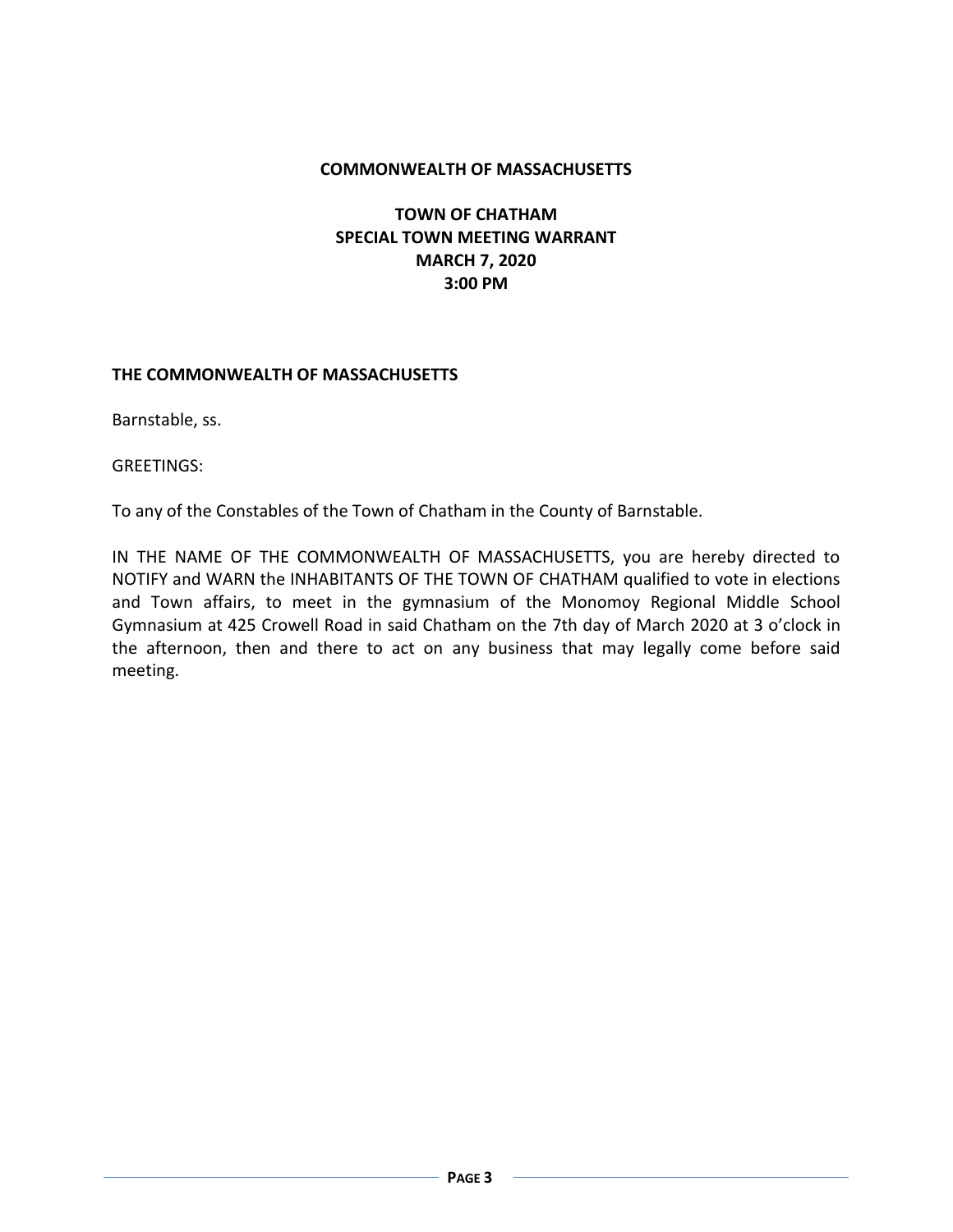**ARTICLE 1 – By Petition New Council on Aging (COA) Facility/Project Feasibility Study, Conceptual Design and Cost Estimate: Stepping Stones Road**



*Site location. Graphic provided by petitioner.*

To see if the Town will vote to transfer from available funds in the treasury a sum of money as it deems necessary for a comprehensive study of the feasibility of locating a Council on Aging building on a parcel of Town-owned land consisting of not less than 1.599 acres located south of the Chatham Bike Path on Stepping Stones Road now leased to the Monomoy Regional School District, inclusive of an Owner's Project Manager and related tasks for the completion of a conceptual design and cost estimates; authorize the Board of Selectmen to enter into negotiations with the Monomoy Regional School District in regard to use of the said parcel; and further, authorize the Board of Selectman to review this site and to expeditiously take any other action in regard thereto.

(By Petition)

**Motion:** By Robert Hessler, Petitioner To be offered from Town Meeting Floor

**Speaker**: Robert Hessler, Petitioner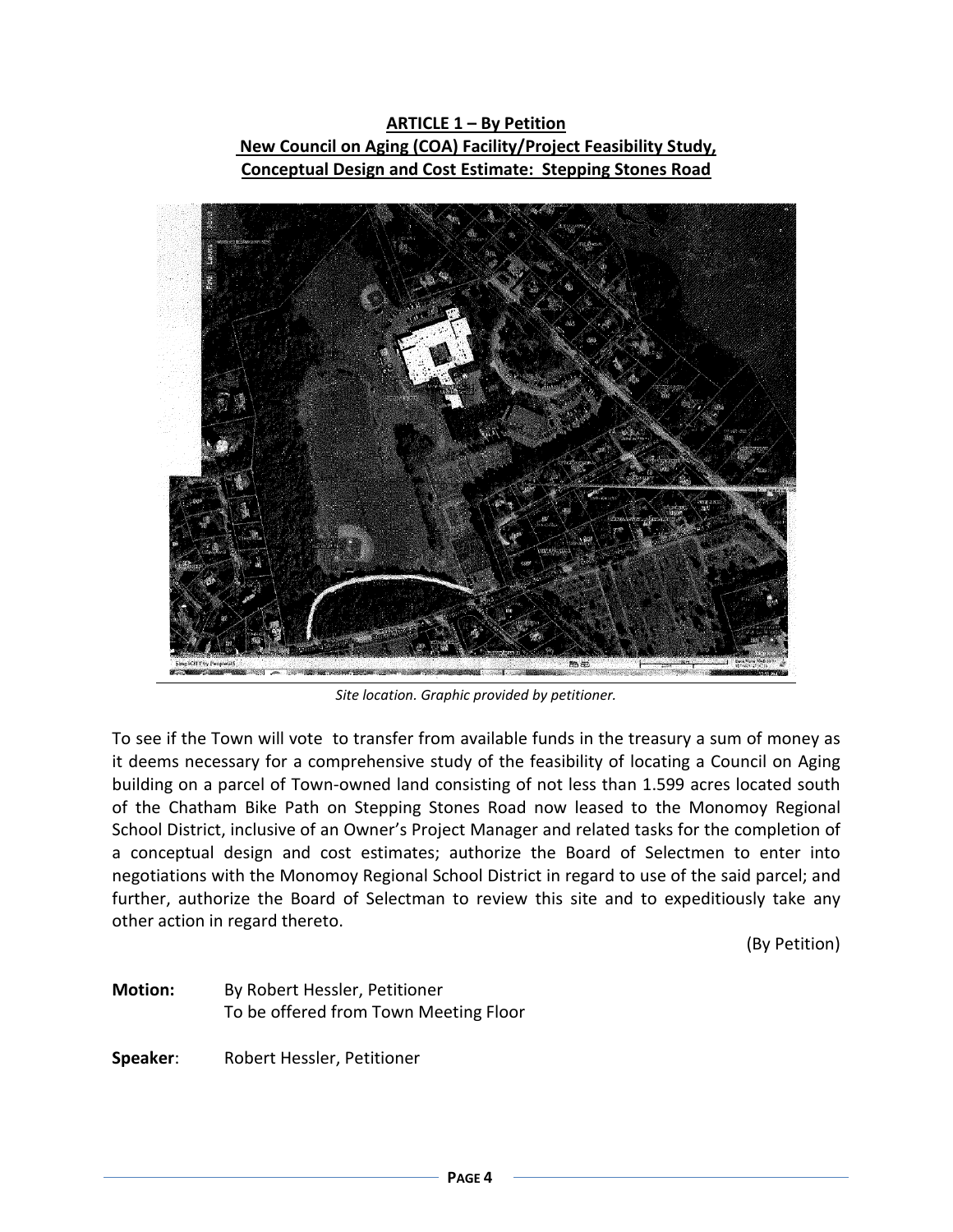

*Proposed site plan. Graphic provided by petitioner.*

#### *Explanation: Provided by petitioner*

*This article authorizes the Board of Selectmen (BOS) to take action to offer an alternative site to 1610 Main Street for the proposed Council on Aging facility. This vacant/unused site, part of nearly 32 acres of land now leased to the Monomoy Regional School District, is located on Stepping Stones Road between Crowell Road and Old Queen Anne Road. It offers a safe, easily accessible site with adequate parking and the opportunity to have an efficient, likely less expensive single story building consistent with the previously designed Middle Road facility.* 

*An affirmative vote on this Article will authorize the Board of Selectmen to transfer funds for a feasibility study for the Stepping Stones site, which includes an Owner's Project Manager, a conceptual design, and cost estimates, as well as the authority to negotiate with the Monomoy Regional School District to declare this not less than 1.599 acre site, which is not to extend beyond the bike path, as "surplus". Harwich declared as "surplus" its Middle School property, which is now used as its Cultural Center.*

*The Board of Selectmen is requested to conduct this review expeditiously so as not to delay the construction of the Council on Aging facility and in order for this site to be voted on at the 2020 Annual Town Meeting.*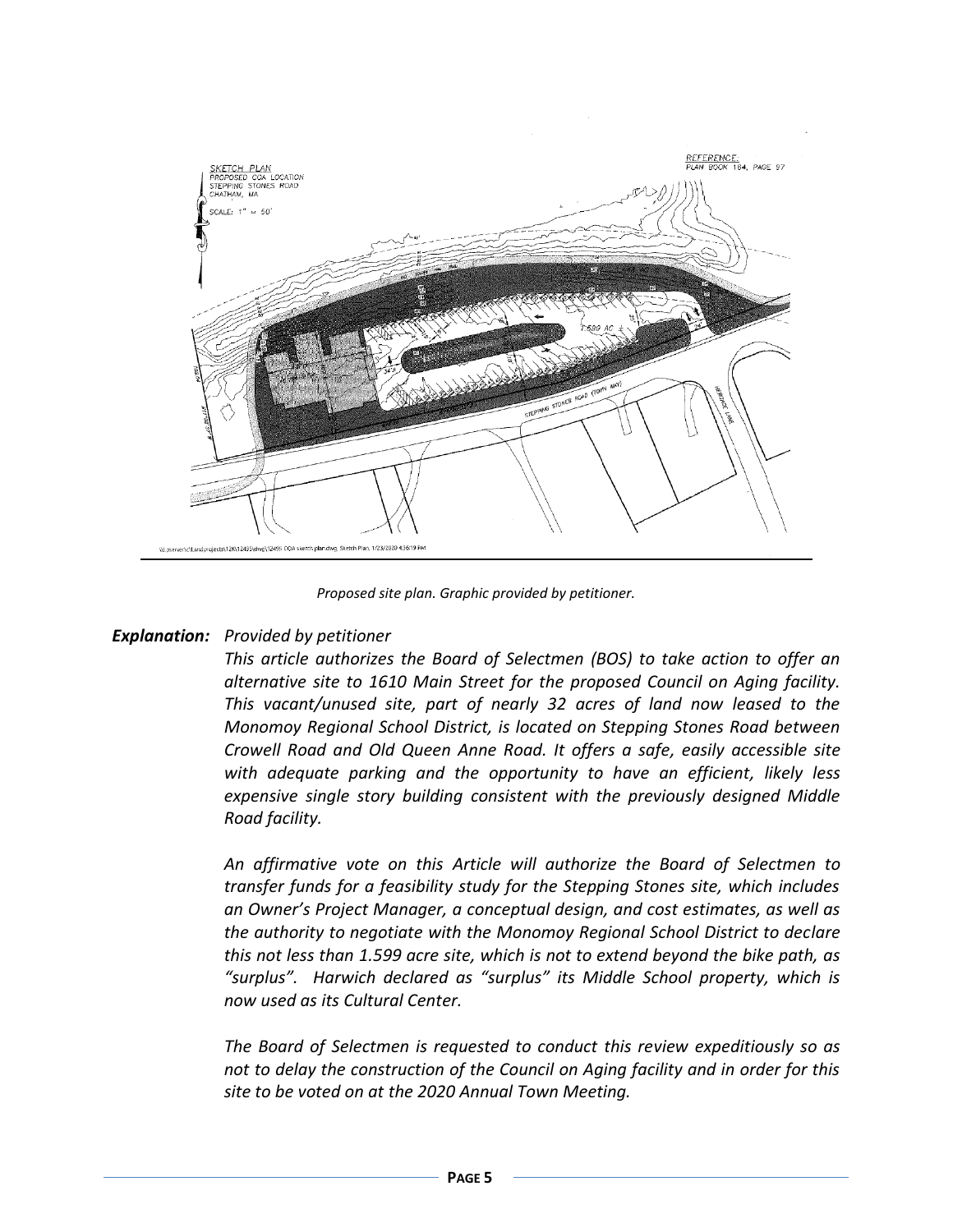*It is believed that the feasibility study will show that the Stepping Stones site provides numerous advantages, including being Town-owned property already zoned Municipal. It has three access roads: Old Queen Anne Road, Crowell Road, and Heritage Lane, as opposed to the heavily-traveled Route 28 in West Chatham. There are essentially no topographical issues that would result in increased costs and an assault on our natural resources. It is a safe place to walk or ride a bike and is located between Stepping Stones Road and the Old Colony Rail Trail (Bike Path). There is room for parking for up to 60 cars with an adjacent town-owned parking lot with 20 additional spaces. There is space for possible future expansion, green space for outdoor dining and activities, allowance for hook-up to sewer, and there is no impact on the Middle School athletic playing fields or the bike path.*

*Along with these stated reasons, the site has no space limitations. The Chatham Council on Aging needs a new, safe, and appropriate facility as soon as possible. This superior location deserves further review.* 

*Vote Required: Simple Majority*

**Board of Selectmen Recommendation: Recommendation from Town Meeting Floor Finance Committee Recommendation: Recommendation from Town Meeting Floor**

#### **ARTICLE 2 – Dredging; Supplemental Appropriation**

To see if the Town will vote to raise and appropriate and/or transfer from available funds a sum of money for the purpose of paying costs related to dredging within Chatham's waterways including costs for engineering, permitting, and construction, including all costs incidental and related thereto; or to take any other action in relation thereto.

(Board of Selectmen)

**Motion**: By Shareen Davis, Chairman, Board of Selectmen I move that the Town appropriate the sum of \$500,000 for the purpose of paying costs related to dredging within Chatham's waterways including costs for engineering, permitting, and construction, including all costs incidental and related thereto; and to meet this appropriation raise \$500,000 transfer the said \$500,000 from Free Cash.

**Speaker**: Ted Keon, Coastal Resources Director

*Explanation: Maintaining safe navigable channels is critically important to preserve Chatham's maritime interests. These channels service Chatham's commercial fishing fleet,*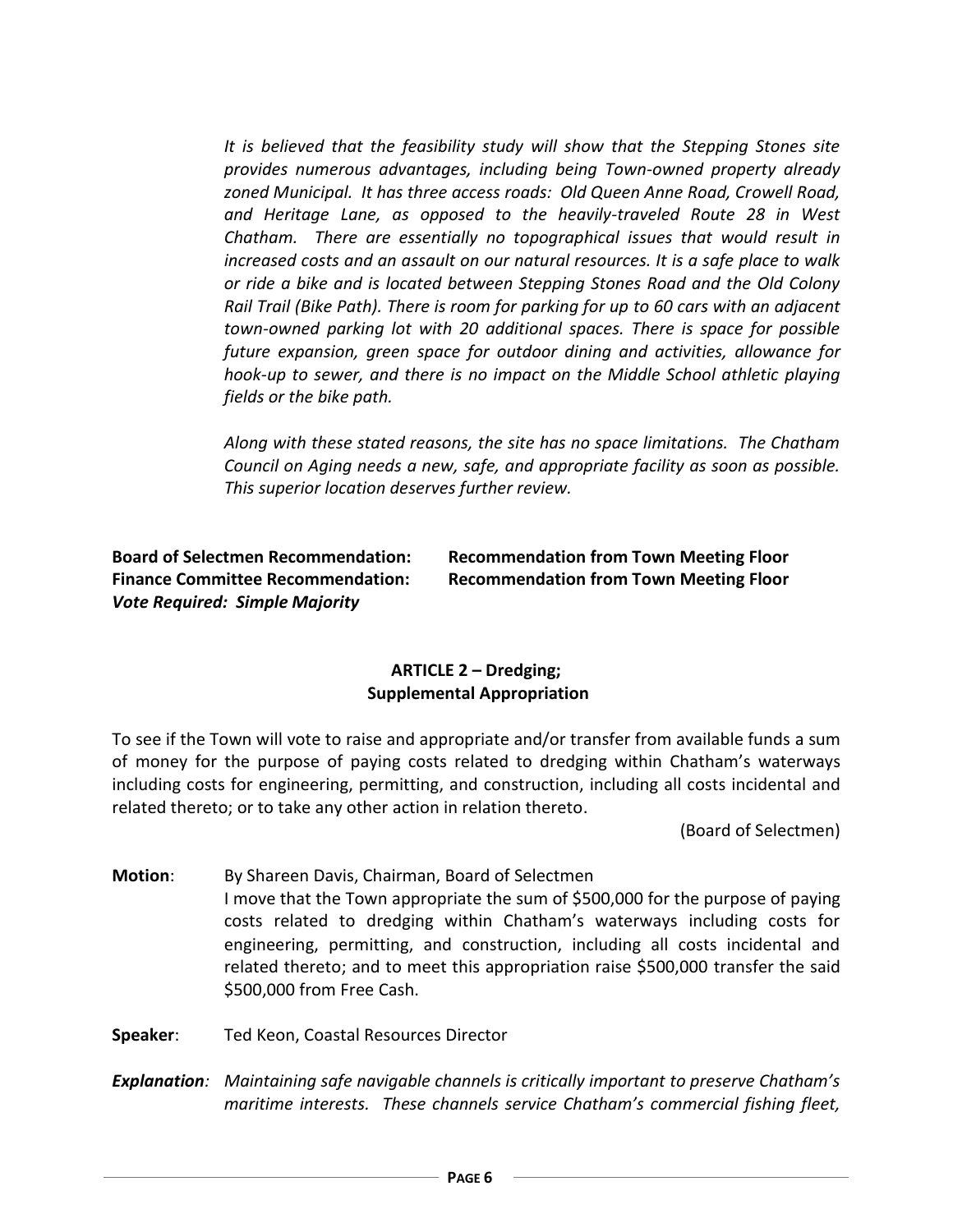*the largest on Cape Cod, Coast Guard search and rescue operations, and thousands of local and visiting recreational boaters. Ongoing changes to the eastern barrier beaches and inlets have intensified shoaling and sediment movement in Chatham Harbor and, more alarmingly, at the entrance to Stage Harbor.*

*Stage Harbor has historically been available to mariners seeking an alternative port when conditions make accessing Chatham Harbor or crossing the outer bars difficult. In addition, Stage Harbor is home to over 1,300 moorings and slips, 3 of Chatham's 5 marinas, multiple public launching ramps, the Old Mill Boat Yard Harbormaster Facility, and recently improved fisheries offloading facilities at 90 Bridge St. and Trap Dock. Shoaling at the entrance to Stage Harbor has substantially increased threatening safe, viable navigation into this important deepwater harbor. This article will augment the Town's dredging account to provide maintenance dredging services from federal, county, and/or private sources as may be available.*

**Board of Selectmen Recommendation: Approve 4-0-0 Finance Committee Recommendation: Recommendation from Town Meeting Floor**

*Vote Required: Simple Majority*